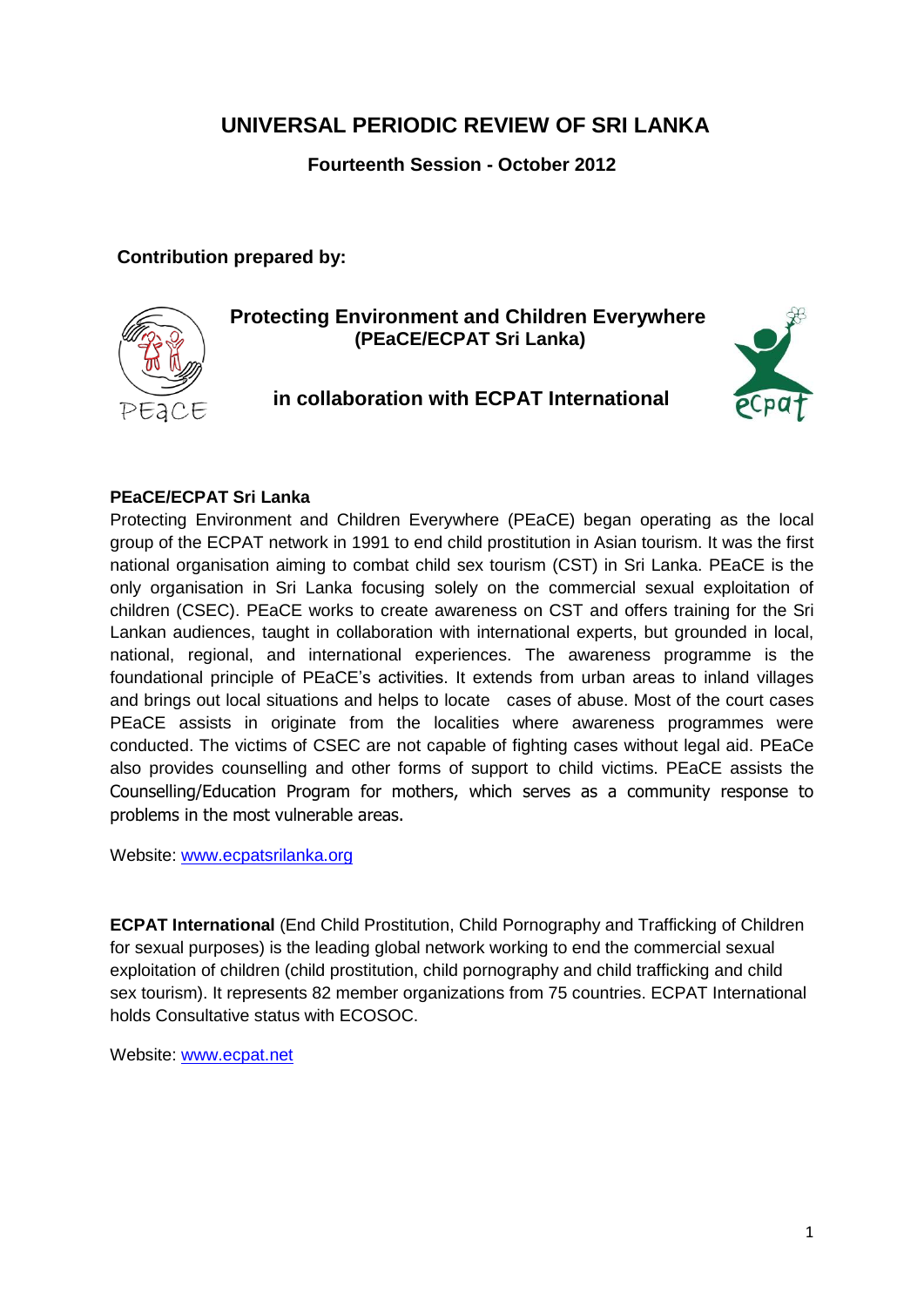### **Executive Summary**

This contribution aims to provide a review of the status of implementation of international obligations and commitments regarding the commercial sexual exploitation of children (CSEC) in Sri Lanka during the four year period between 2008 and 2011. Internationally, the country has ratified essential legal standards regarding CSEC, with the exception of the Protocol to Prevent, Suppress and Punish Trafficking in Persons, especially Women and Children, the UN Convention against Transnational Organized Crime and the ILO Minimum Age Convention. Therefore, it is highly recommended that the country ratify these major international legal treaties. At the national level, Sri Lankan legislation on CSEC has not been improved upon since 2006. Even though certain amendments to the Penal Code were made in 2006, many provisions remain out of date, leading to insufficient punishment and regulation. Definitions of child trafficking, child prostitution and child pornography also need to be better clarified and brought in line with international legal standards.

In terms of policy framework, Sri Lanka has several National Plans of Action (NPA) in place contributing to preventing and combating the commercial sexual exploitation of children. However, comprehensive and effective implementation of these NPAs has not taken place thus far.

The following findings are drawn from relevant literature from international experts including the Committee on the Rights of the Child and key players in the field of children"s rights, including ECPAT International, UNICEF and the international NGO Terre des Hommes.

### **I. Current normative and institutional framework for the promotion and protection of human rights**

### **1.1 Legal Framework**

### **1.1.1 International Legal Standards**

Sri Lanka ratified the *Convention on the Rights of the Child* (CRC 1989) in 1991, *the Optional Protocol on the Sale of Children, Child Prostitution and Child Pornography* (OPSC, 2000) in 2006, the *ILO Convention on the Worst Forms of Child Labour* (No. 182, 1999) in 2001. It signed the *UN Convention against Transnational organized Crime* in 2000 and the *ILO Minimum Age Convention* (1973) but has not yet ratified either of them.

Sri Lanka has also signed but not yet ratified the UN *Protocol to Prevent, Suppress and Punish Trafficking in Persons, especially Women and Children* (2000).

### **Recommendation**:

- To urgently ratify the *Protocol to Prevent, Suppress and Punish Trafficking in Persons, especially Women and Children*;
- To submit the initial report under the Optional Protocol to the CRC on the sale of children, child prostitution and child pornography;

### **1.1.2 Regional Legal Standards**

Sri Lanka ratified the South Asian Association for Regional Cooperation (SAARC) Convention on Preventing and Combating Trafficking in Women and Children for Prostitution in 2002. It also ratified the SAARC Convention on Regional Arrangements for the Promotion of Child Welfare in South Asia in 2002.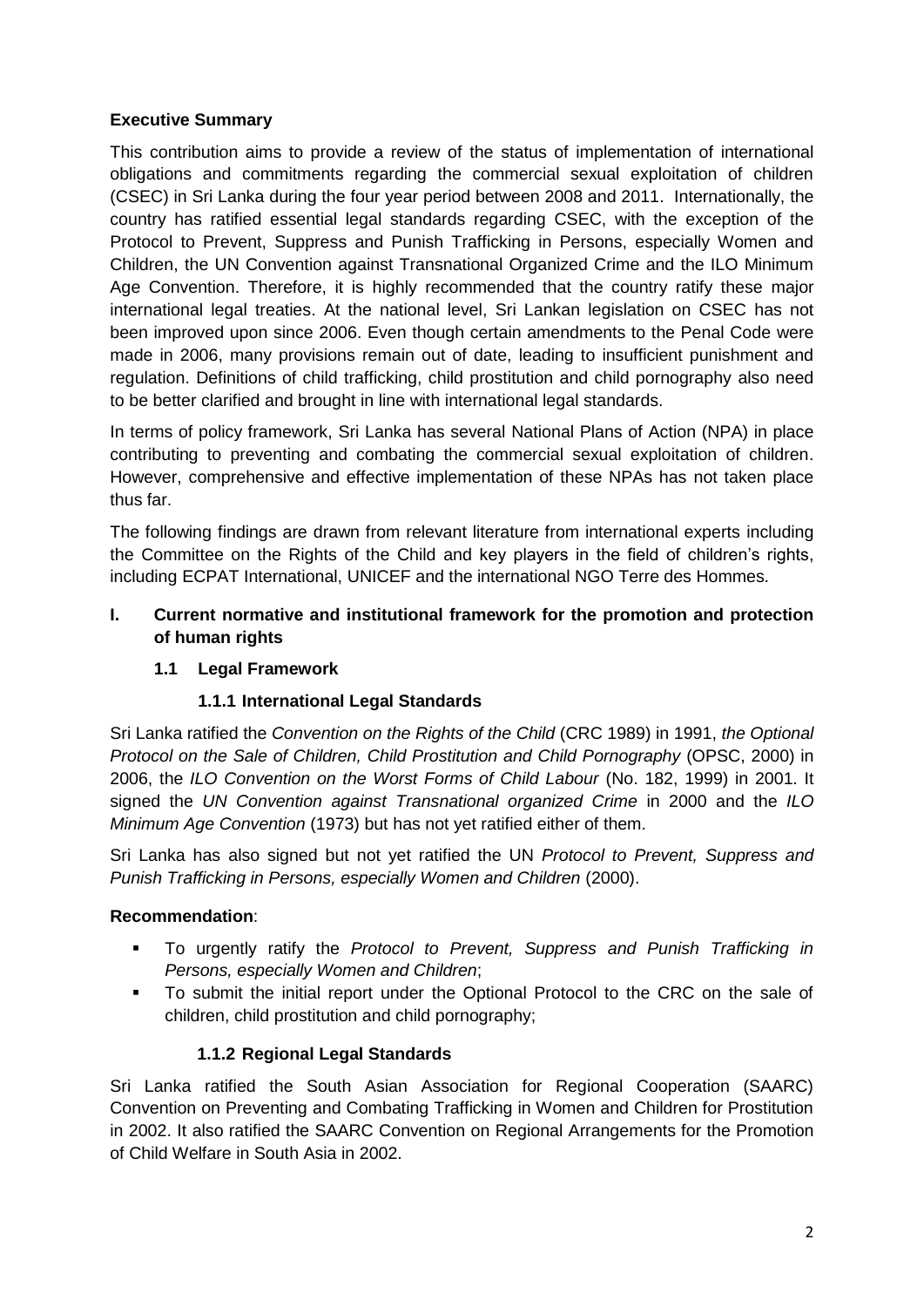### **1.1.3 Domestic Legal Framework**

There is no specific child protection legislation in Sri Lanka. The provisions of the Sri Lankan *Penal Code* and other laws relating to children are relatively comprehensive and cover many forms of violence against children. Several amendments have been made to the existing laws to bring them in conformity with principles and provisions of the Convention on the Rights of the Child (CRC) but overall enjoyment of child rights is negatively affected by the continuing application of emergency regulations, national laws and personal laws (Kandayan or Muslim law) and various national laws addressing different issues relating to children.

The inconsistencies in domestic law lead to a lack of uniformity with respect to legal definition of the child in terms of age and such disparities have resulted in weak law enforcement, specifically in cases involving children between the age of 16 to 18.<sup>1</sup> Legal inconsistencies concerning the definition of child in various areas including marriage, child labour and penal code provisions on sexual abuse need to be addressed through legal reform aiming to bring the law in line with relevant international standards.

The Penal Code does not have a definition of sexual exploitation and lacks provisions to punish clients who have sex with children.

The *National Child Protection Authority Act of 1998 (NCPA)* provides a broad definition of "child abuse". This definition is a composite term used to describe any and all forms of violence against children, including CSEC. The NCPA Act and the Penal Code do not make any distinction between the terms – child abuse and/or commercial sexual exploitation of a child. The Penal Code defines "grave sexual abuse" which basically covers all forms of abuse which not amounting to rape, including psychological and mental trauma.

### **1.1.3.1 General Principles**

*Non – discrimination* is not fully respected. Besides caste discrimination, other types of discrimination still exist, particularly against children belonging to the Veddha, Muslim and Tamil communities. Discrimination also persists against girls, rural children, refugee and internally displaced children, children of overseas workers, children in institutional care, and children with disabilities. $2<sup>2</sup>$ 

*Best interest of the child* has not been consistently applied in legislative, administrative or judicial proceedings, nor in policies and programmes relating to children.<sup>3</sup>

*Right of the child to be heard* (article 12) is still absent from the majority of legislation concerning children and is not applied in legislative, administrative, or judicial proceedings or in family, school and community $^4$ .

### **1.1.3.2 Laws regarding Child Pornography**

Since 2008, there very little significant improvement in Sri Lankan law related to child pornography. Even though the law (Sections 285, 286, 286A and 286B of the Penal Code) criminalises the production, distribution and possession of pornographic materials, it does not

 $\overline{\phantom{a}}$ 

 $^{1}$  ECPAT International, "Global Monitoring Report status of action against commercial sexual exploitation of children – Sri Lanka", forthcoming version 2012

 $^{2}$  CRC, Concluding Observations: Sri Lanka, Fifty – Fifth Session, 1 September – 13 October 2010

 $3$  Ibid, 2010

<sup>4</sup> Ibid, 2010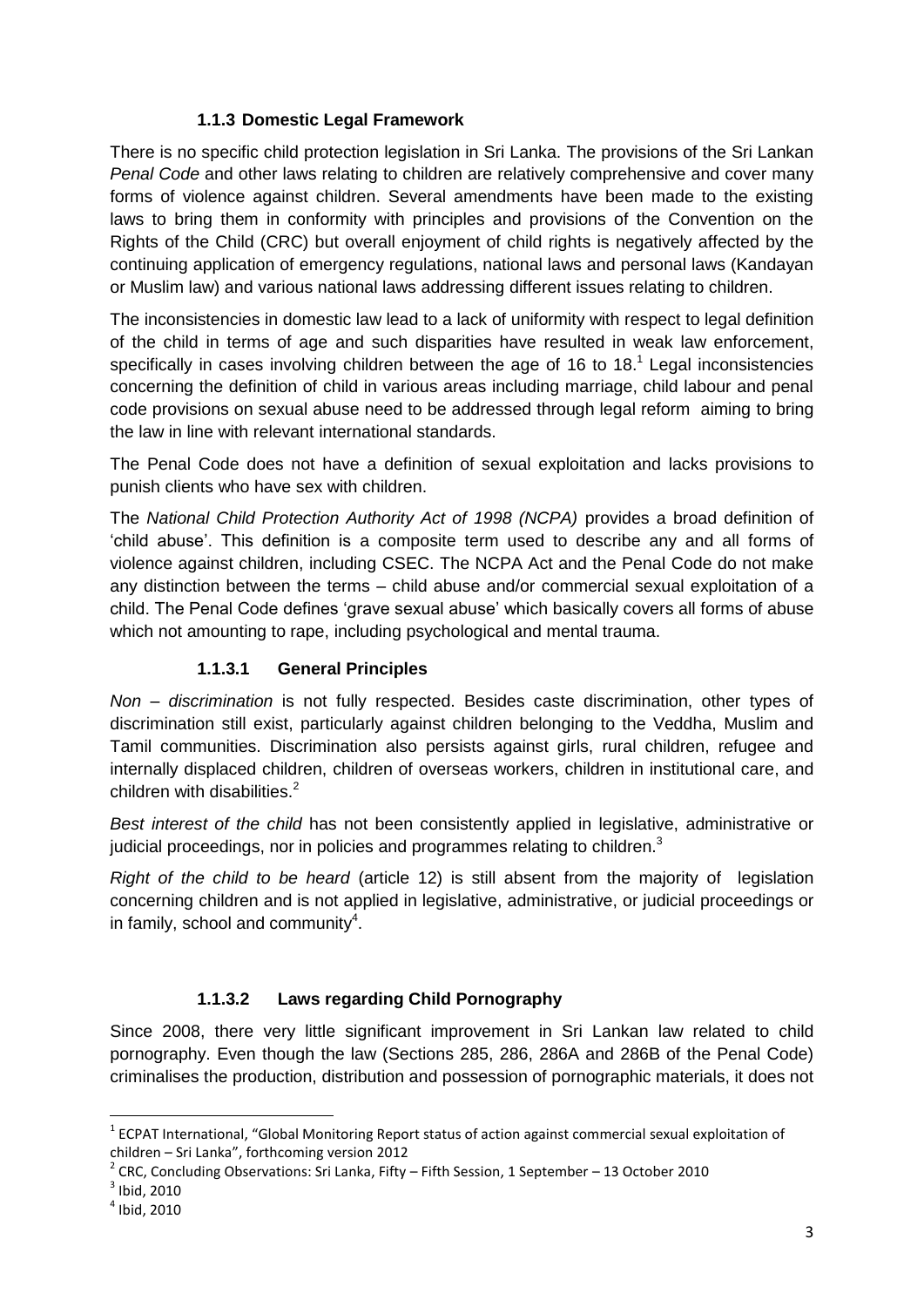define what constitutes child pornography and does not cover conduct related to child pornography, notably, the production, dissemination and mere possession of child pornography. The law only protects children from being used for the production of obscene or indecent photograph or film. The meaning of the terms "obscene" or "indecent" is unclear and is open to subjective interpretations.

This is a major legal gap that should be addressed by the harmonisation of existing law with relevant provisions of the Optional Protocol on the sale of children, child prostitution and child pornography.

In addition, in 2008 the Government of Sri Lanka introduced the Computer Crime Act addressing all kinds of "computer crimes" or criminal activity resulting from use of internet. Unfortunately, there was no provision included in the Act which referenced crimes committed against children through the use of the Internet.<sup>5</sup> The Cyber Watch programme aimed at monitoring the Internet for child pornography and child sex tourism related crimes was discontinued and the Cyber Crimes Unit closed due to lack of funding.

### **1.1.3.3 Laws regarding Child Trafficking**

Recent amendments to the Penal Code have provided for a more protective legal framework against child trafficking for sexual purposes. The current law is consistent with relevant international standards. The law prohibits trafficking in children for prostitution or any form of sexual exploitation by protecting both boys and girls from internal and external trafficking. Under Section 360(c) of the Penal Code, it is illegal to recruit, transport, transfer, harbour or receive a child, regardless of the child"s consent, for purposes of prostitution or other forms of sexual exploitation. Punishment for cases where the victim is found to be a child can extend from three years up to 20 years of imprisonment with a fine. Furthermore, the wording of the provision keeps the interpretation broad and open-ended by using the phrase "any other acts" when describing the exploitative phase of trafficking in persons. This broad interpretation makes it possible for the law to address a wide range of mechanisms of recruitment of children for sexual exploitation.

However**,** Sri Lanka has still not ratified the Protocol to Prevent, Suppress and Punish Trafficking in Persons, especially Women and Children, and current legislation provides very low penalties for trafficking in children. Moreover, the enforcement of the law remains weak as investigations into cases of human trafficking are rarely followed by prosecutions or convictions and efforts to prevent trafficking and to protect victims of trafficking have been limited.

### **1.1.3.4 Laws regarding Child Prostitution**

 $\overline{\phantom{a}}$ 

As pointed out in the Committee on the Rights of the Child"s concluding observations in October 2010, Sri Lankan legislation is inadequate to protect children from sexual exploitation children without a definition of "child prostitution".<sup>6</sup> The existing *Vagrants Ordinance* applies only to girls under 16 years, leaving children (boys and girls) under 16 years, without legal protection. The law lacks provisions to punish individuals who have sex

<sup>&</sup>lt;sup>5</sup> ECPAT International, "Global Monitoring Report status of action against commercial sexual exploitation of children – Sri Lanka", forthcoming version 2012

 $^6$  Committee on the Rights of the Child, "Concluding Observations: Sri Lanka", fifty-fifth session, 13 September – 1 October 2010.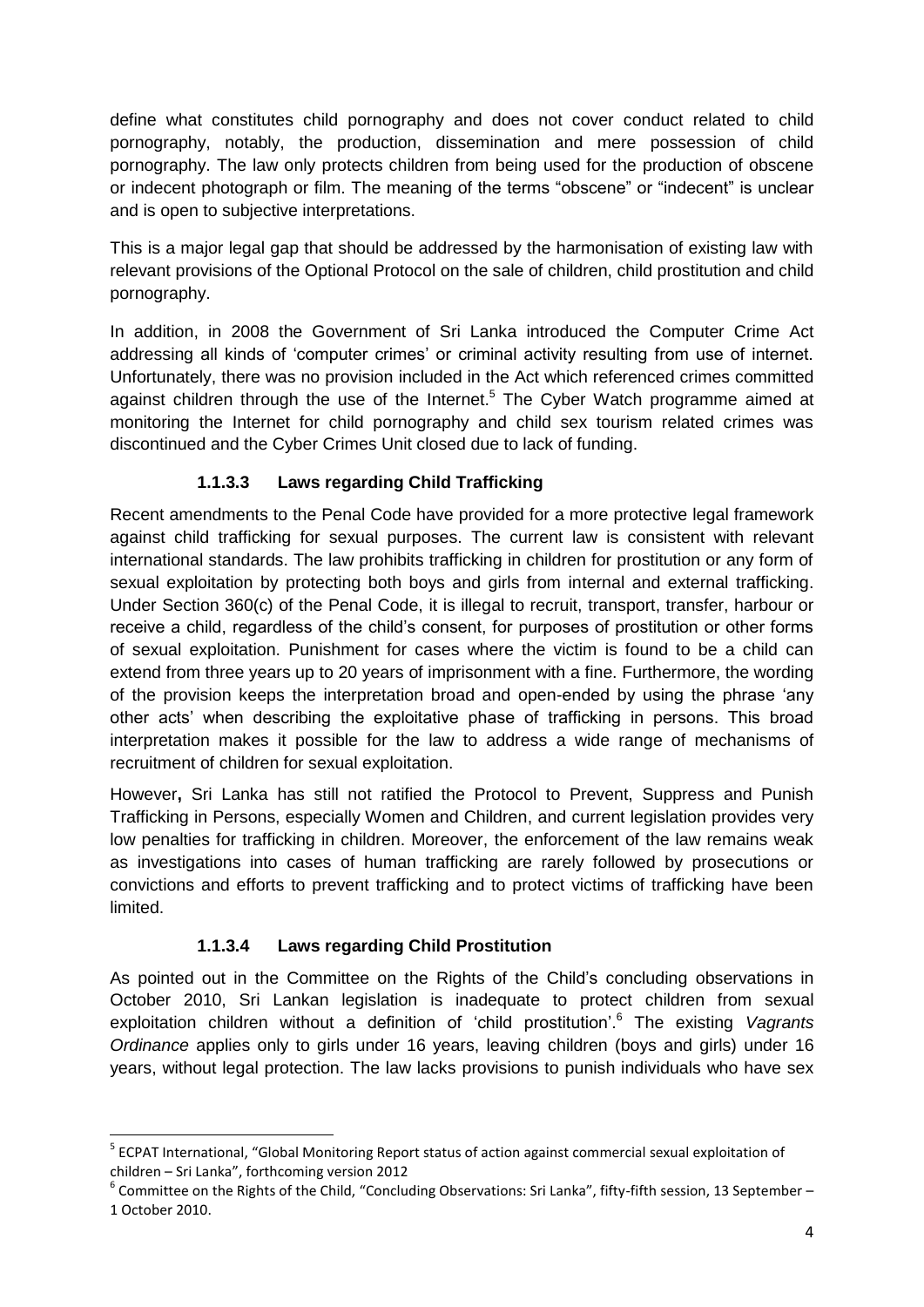with children<sup>7</sup>. It has to be highlighted that certain provisions may be used to criminalise child victims of prostitution. For instance, the *Vagrant Ordinance (1941)* is currently used by Sri Lankan law enforcement agencies and authorities to arrest children under Section 3 for being "common prostitutes found wandering in the streets and behaving in a riotous or indecent manner."<sup>8</sup> The *Brothels Ordinance -* addresses crimes related to prostitution but provisions are not sufficiently detailed to address child prostitution.

### **1.1.3.5 Laws regarding Child Sex Tourism**

Sri Lanka remains a common destination for child sex tourism with a high number of boys being sexually abused and exploited by foreign nationals.

The Penal Code provisions extend to the prosecution of foreign nationals for committing crimes related to sexual exploitation of children in Sri Lanka. Therefore, if foreign tourists sexually abuse a child in Sri Lanka, they can be tried in Sri Lanka and can be extradited to be tried in Sri Lanka under the provisions of the Extradition Law of 1977 or the Mutual Assistance in Criminal Matters Act of 2002.<sup>9</sup> If alleged child sex offenders escape prosecution in Sri Lanka, they can be prosecuted and convicted in their home country, where the home country has extended extraterritorial jurisdiction for prosecuting their citizens for committing sexual offences against children in foreign countries.

The Extradition law of Sri Lanka (No. 8 of 1977, as amended by the Act 48 of 1999) has not been further amended so as to reflect the amended version of the Penal Code on commercial sexual exploitation of children and trafficking. The double criminality principle (an alleged crime should be considered an offense both in Sri Lanka and in the foreign country) is not required as long as there is willingness to bring the victims to justice $^{\rm 10}.$ 

The extradition law allows for the prosecution of those who conspire to commit an offence within or outside Sri Lanka, or incite someone else to commit the offence. The Schedule to the Extradition Laws describes extraditable offences including carnal intercourse with a female between 12 and 14 years, unnatural offences, procuring a girl or woman to become a common prostitute but does not include offences relating to pornography and trafficking in children.<sup>11</sup>

Sri Lanka passed amendments in 2006 that punish Sri Lankan nationals for violations of the Penal Code outside Sri Lanka (extraterritorial legislation). The amendment stated that crimes committed wholly or partly within the country or its territorial waters and air space could be prosecuted. It also includes crimes committed on board any ship or air craft registered in Sri Lanka. The amendments make it possible to prosecute a Sri Lankan national for crimes against children committed outside the territorial borders of Sri Lanka.

 $\overline{\phantom{a}}$ 

 $^7$  ECPAT International, "Global Monitoring Report status of action against commercial sexual exploitation of children – Sri Lanka", forthcoming version 2012.

 $^8$  Frederick, John, "Innocenti Working Paper on Sexual Abuse and Exploitation of Boys in South Asia – A review of research findings, legislation, policy and programme responses", No. 2010 – 02, 2009, UNICEF Innocenti Research Centre.

 $<sup>9</sup>$  Ibid.</sup>

 $10$  Ibid.

 $11$  Ibid.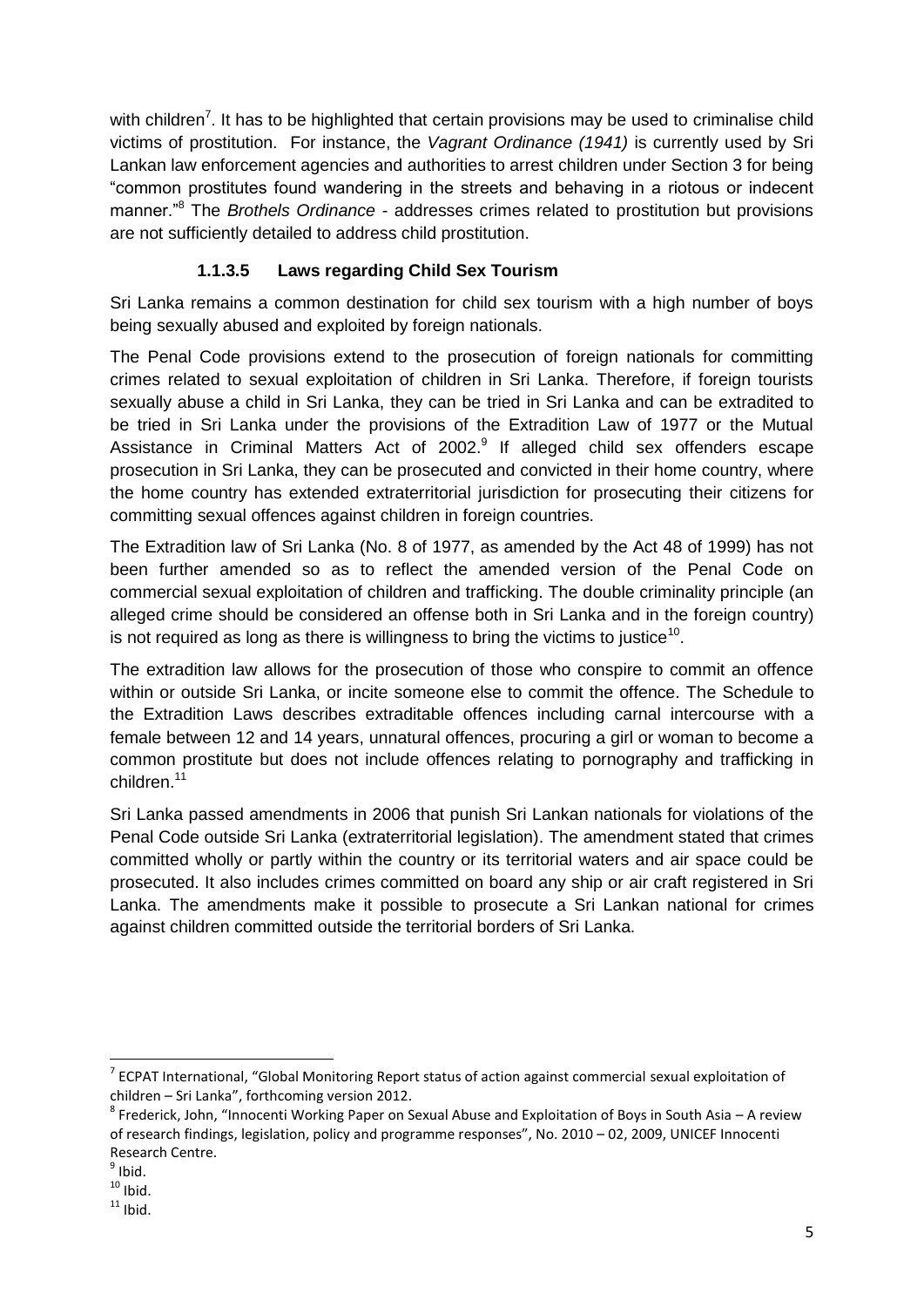### **1.1.3.6 Laws regarding Forced or early marriage**

Personal laws in Sri Lanka lack specific minimum age requirements. For example, Muslim personal laws allow girls to be married before the age of 12. Sri Lanka has the *Marriage Registration (Amendment) Act* which establishes the minimum age of marriage at 18 years. However, a subsequent amendment to this law has created some confusion in interpretation as to whether a person below 18 years could marry with the consent of his or her parents.

### **Recommendations on the legal framework**:

- To ratify the UN Protocol to Prevent, Suppress and Punish Trafficking in Persons, Especially Women and Children;
- To revise current legislation in order to provide clear and comprehensive definitions of child trafficking, child prostitution and child pornography (consistent with relevant international legal standards) as well as adequate penalties for those offenses;
- To revise the law addressing child pornography and ensure that mere possession of child pornography is criminalised;
- To enforce the provisions of the Penal Code criminalising child trafficking and prosecute and convict traffickers;
- To ensure that revised provisions uniformly protect boys and girls under 18 years;
- To ensure that children forced into prostitution can never be prosecuted;
- To ensure implementation of existing child-friendly provisions;
- To adopt legal provisions prohibiting early and forced marriages and raise the minimum legal age for marriage to 18 years for both boys and girls;<sup>12</sup>
- To urgently strengthen and enforce legislation addressing the commercial sexual exploitation of children in travel and tourism.

### **II. Promotion and protection of Human Rights on the ground: implementation of international human rights standards**

Sri Lanka has several national plans in place contributing to the overall well-being of children. It has national plans addressing CSEC. However, comprehensive and effective implementation of these NPAs has not taken place thus far.

### **2.1 Key areas of concern with regard to the implementation of the children's right to protection against commercial sexual exploitation on the ground**

### **2.1.1 Lack of prioritization of child rights issues, particularly CSEC**

Child issues, in theory, should be a top priority on the government"s agenda. However, in reality, there exists insufficient public concern regarding children's issues. This is evident from inadequate coordination among public authorities and institutions working on and for children with lack of adequate funding for their operation and staff training programmes.<sup>13</sup>

Due to the lack of prioritization, there is underestimated public budget allocation on children"s issues, especially on CSEC.

 $\overline{\phantom{a}}$ <sup>12</sup> Committee on the Rights of the Child, "Concluding Observations: Sri Lanka", fifty-fifth session, 13 September

<sup>–</sup> 1 October 2010.

 $13$  Ibid.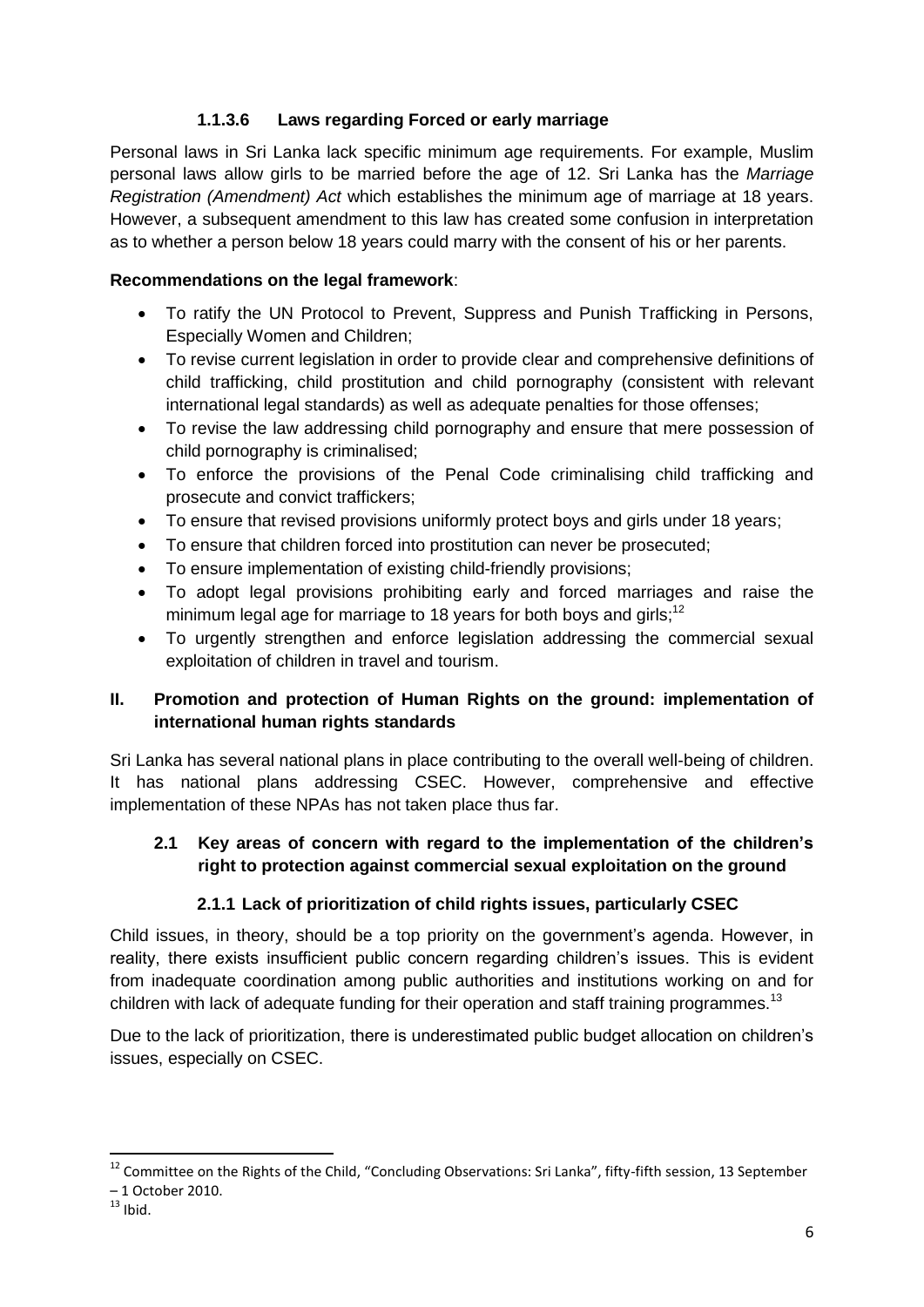### **Recommendation**:

 To improve financial sources to programmes, policies and institutions working on and for children.

### **2.1.2 Inadequate support to child victims of CSEC**

The provision of support to child victims of CSEC is insufficient. In particular, there are few shelters established for child victims of sexual abuse and exploitation. There is also imbalanced concern paid to boy and girl victims of CSEC. Trained professionals are urgently required to meet the recovery and rehabilitation and social reintegration needs of children victims of sexual abuse and exploitation.

### **Recommendations**:

- To apply a child-sensitive and multi-sectoral approach to provide essential social services to child victims of CSEC;
- To further implement appropriate policies and programmes for prevention, recovery and social reintegration of child victims;
- To ensure that all boys and girls below 18 years victims of CSEC are duly protected and supported and can no longer be prosecuted;
- To provide adequate training for staff working on and with children to support CSEC victims in recovery, rehabilitation and reintegration.

### **2.1.3 Lack of necessary technical training on Child sex tourism**

The Police lack the necessary technical expertise to combat child sex tourism. More training is necessary for the Police on investigative and computer evidence gathering techniques to identify child sex tourists and chat room paedophiles and ensure that perpetrators of child sex tourism are prosecuted and convicted.

### **Recommendation**:

 $\overline{a}$ 

 To organize training for police on investigation and computer evidence gathering techniques to identify child sex tourists and chat room child sex offenders.

### **2.1.4 Lack of coordination with related stakeholders in implementing the National Plan of Action on CSEC**

It has been observed that there is limited participation of local NGOs, social services, religious and community groups, and other stakeholders working in the field of child protection. Moreover, there is lack of coordination between multiple agencies tasked with implementation and monitoring such as the National Committee on Child Rights (NCCR), National Monitoring Committee (NMC) and the National Child Protection Authority (NCPA). Inadequate coordination persists between the national, provincial and district authorities tasked with implementation.<sup>14</sup>

<sup>&</sup>lt;sup>14</sup> Committee on the Rights of the Child, "Concluding Observations: Sri Lanka", fifty-fifth session, 13 September – 1 October 2010.